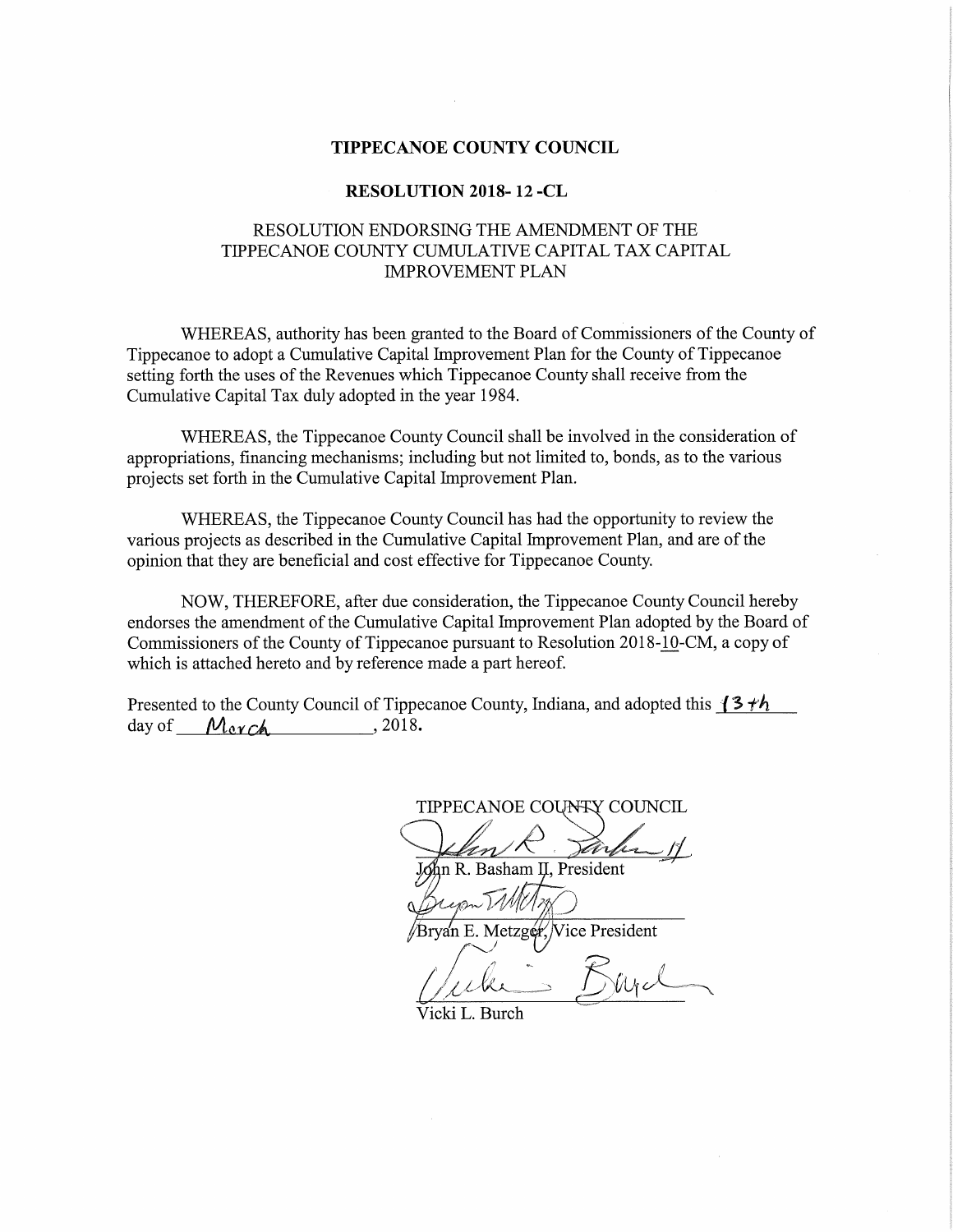rllume Kevin L. Underwood

 $414$  $\overline{\text{Kathy}}$ 

David R. Williams

 $i \le$ Roland K. Winge

ATTEST:  $\mathcal{V}$ 

Robert Plantenga, Tippecshoe County Auditor

G:\forms\COUNTY\Cum Cap Improvement Plan\2018\2018-02-26 Council Resolution.wpd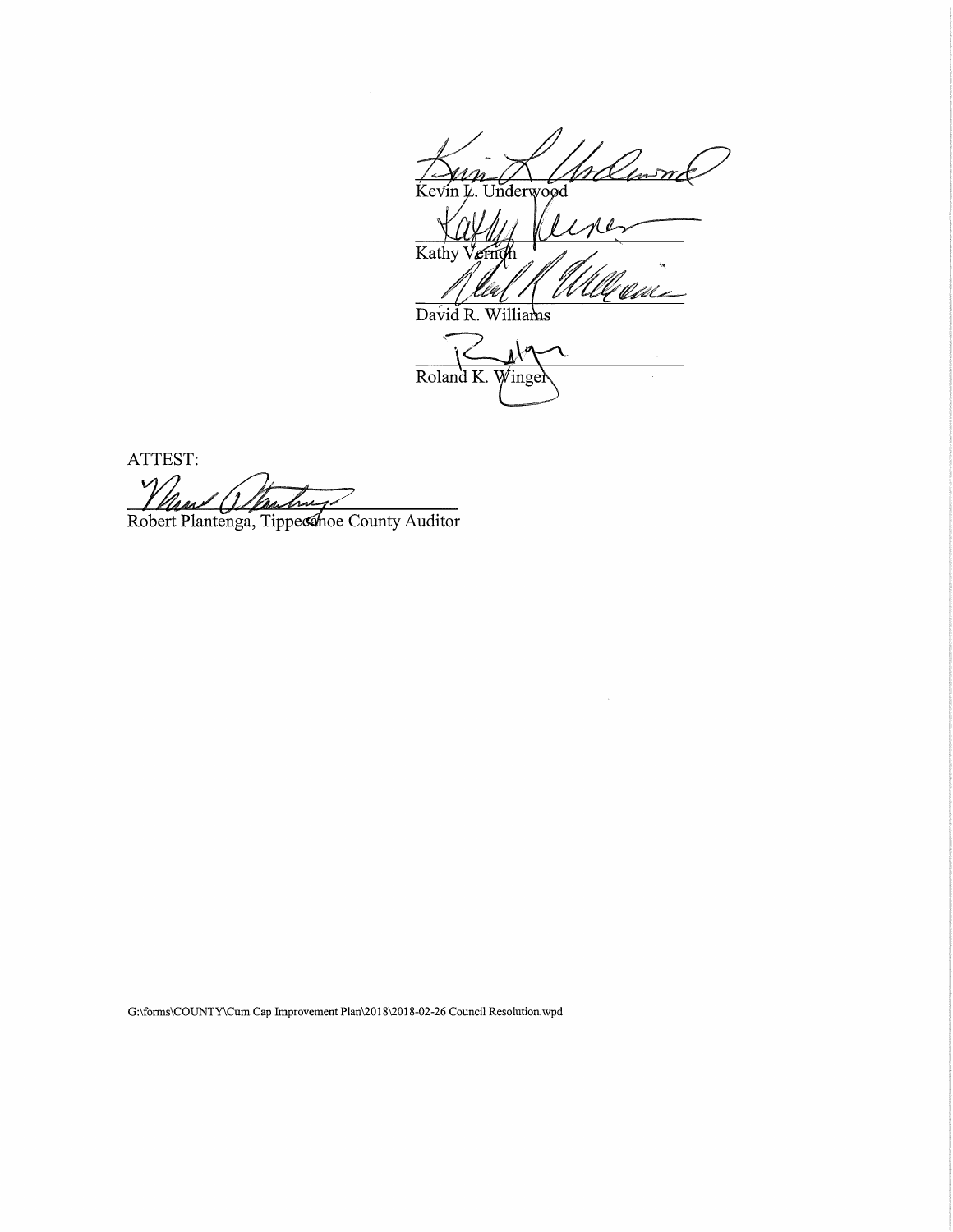#### TIPPECANOE COUNTY BOARD OF COMMISSIONERS

#### RESOLUTION NO. 2018—10-CM

## RESOL UTIONAMENDING THE TIPPECANOE COUNTY CUMULATIVE CAPITAL TAX IMPROVEMENT PLAN

### New Projects: LLL - Capital Outlay Expenditures for the Calendar Year 2018

#### Additional 2018 Funding for Projects: T, HH, OO, YY, and III

WHEREAS, The Board of Commissioners of the County of Tippecanoe has the authority to adopt <sup>a</sup> Cumulative Capital Improvement Plan for the County of Tippecanoe setting forth the uses of the revenues which Tippecanoe County shall receive from the Cumulative Capital Tax duly adopted in the year 1984, (Resolution 84-03-CM); re—adopted May 6, 1985, (Resolution 85—01-CM); re-adopted April 20, 1987, (Resolution 87~10~CM); re—adopted July 16, 1990, (Resolution 90-10-CM); as amended on May 20, 1991, (Resolution 91-07-CM); and readopted July 19, <sup>1993</sup> (Resolution 93-08-CM); and re—adopted November 9, 1994; as amended January 20, 1998 (Resolution 98-09-CM); as amended May 4, 1998 (Resolution 98-21-CM); as amended July 6, 1998 (Resolution 98-29-CM); and amended and re-adopted on March 1, 1999 (Resolution 99—12-CM) and amended and re-adopted on February 22, 2000, (Resolution 2000- 11—CM)and re—adopted on April 3, <sup>2000</sup> (Resolution 2000-17-CM; and amended and re-adopted on February 20,<sup>2001</sup> (Resolution 2001-07-CM); and amended and re-adopted on September 5, <sup>2001</sup> (Resolution 2001-38—CM);and amended and re-adopted on November 7, <sup>2001</sup> (Resolution  $2001-50-CM$ );and amended and re-adopted on February 4,  $2002$  (Resolution 2002-05-CM); and Amended and Re-adopted on February 12, 2002 (Resolution 2002-10-CM);and Amended and Re-adopted on July 1, 2002 (Resolution 2002-22-CM); Amended and Re-adopted on November 12, 2002 (Resolution 2002-34-CM);and Amended and Re-adopted on February 22, 2003 (Resolution 2003—07-CM); and Amended and Re-adopted on May 5, <sup>2003</sup> (Resolution 2003—14- CM); and Amended and Re-adopted on February 18, 2004 (Resolution 2004-06-CM); and Amended and Re-adopted on April 5, 2004 (Resolution 2004-16-CM); and Amended and Readopted on July 6, <sup>2004</sup> (Resolution 2004—23—CM); and Amended and Re-adopted on October 4, 2004 (Resolution 2004-34-CM); and Amended and Re-adopted on February 7, 2005 (Resolution 2005-04-CM); and Amended and Re-adopted on March 21, <sup>2005</sup> (Resolution 2005-15-CM); and Amended and Re-adopted on September 19, 2005 (Resolution 2005-31-CM); and Amended and Re—adopted on January 3, 2006, (Resolution 2006-03-CM); and Amended and Re-adopted on April 17, 2006, Resolution 2006~14-CM; and Amended and Re-adopted on February 20, <sup>2007</sup> pursuant to Resolution 2007-04-CM; and Amended and Re-adopted on March 7, <sup>2008</sup> pursuant to Resolution 2008-17-CM; and Amended and Re-adopted on March 4, 2011 pursuant to Resolution 2011-09-CM; and Amended and Re-adopted on February 14, 2012 pursuant to Resolution 2012~10-CM; and Amended and Re-adopted on May 6, 2013 pursuant to Resolution 2013-15-CM; and Amended and Re—adopted on February 3, 2014 pursuant to Resolution 2014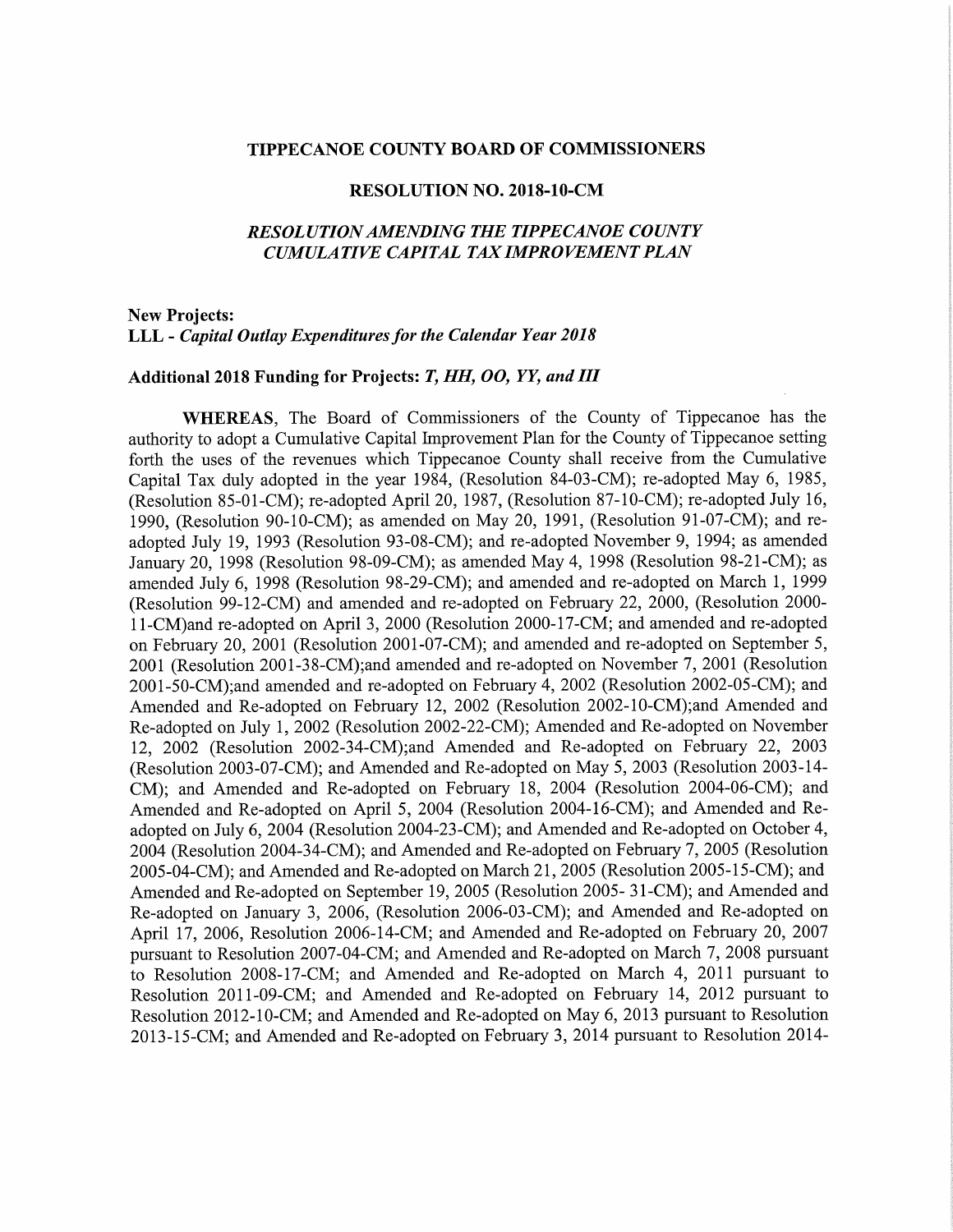06—CM; and Amended and Re-adopted on January 5, 2015, pursuant to Resolution 2015-05-CM; and Amended and Re-adopted on January 4, 2016, pursuant to Resolution 2016-04-CM; and Amended and Re-Adopted on January 17, 2017, pursuant to Resolution 2017-04-CM.

WHEREAS, the Board of Commissioners desires to amend the Cumulative Capital Tax Improvement Plan to add <sup>a</sup> new Project LLL to provide funding from the Cumulative Capital Tax for Capital Outlay Expenditures for the Calendar Year 2018; and

WHEREAS, The Board of Commissioners desires to authorize additional funding in <sup>2018</sup> for existing Projects <sup>T</sup> Capital Outlay - Information Services Computer Hardware & Software; HH - Grant Contingency Funds; JJ - MITS system hardware acquisition, administration, and operation; <sup>00</sup> - copier leases; and YY - repairs, maintenance and improvements of County facilities, including Tippecanoe County Office Building, Courthouse, and 629 North Sixth Street.

NOW THEREFORE BE IT RESOLVED, that after due consideration The Board of Commissioners of the County of Tippecanoe hereby amends the Cumulative Capital Improvement Plan to add to the plan a New Project LLL - Capital Outlay Expenditures for the Calendar Year 2018, reading as follows:

# PROJECT—LLL-CAPITAL OUTLAY EXPENDITURES FOR THE CALENDAR YEAR 2018

1. Identification and General Description.

The Board of Commissioners of Tippecanoe County and the Tippecanoe County Council have determined that it would be beneficial and cost efficient for the items of capital expenditures for the various departments and offices of Tippecanoe County set forth on Exhibit 1, attached hereto and made a part hereof, totaling \$2,055,618;

Only those items listed herein as itemized capital expenditures for the various offices and departments and as adopted in the budget as approved by the Tippecanoe County Council in the State of Indiana will be purchased by the Board of Commissioners of the County of Tippecanoe. No transfer from one account to another account will be made by the Board of Commissioners without the formal approval of the Tippecanoe County Council.

- 2. Estimated Total Project Cost: The estimated total costs for the project is \$1,707,118.
- 3. Identification of All Sources of Funds for Project.

All funds for the project will be expended from the Tippecanoe County Cumulative Capital Fund or General Fund or <sup>a</sup> combination of both.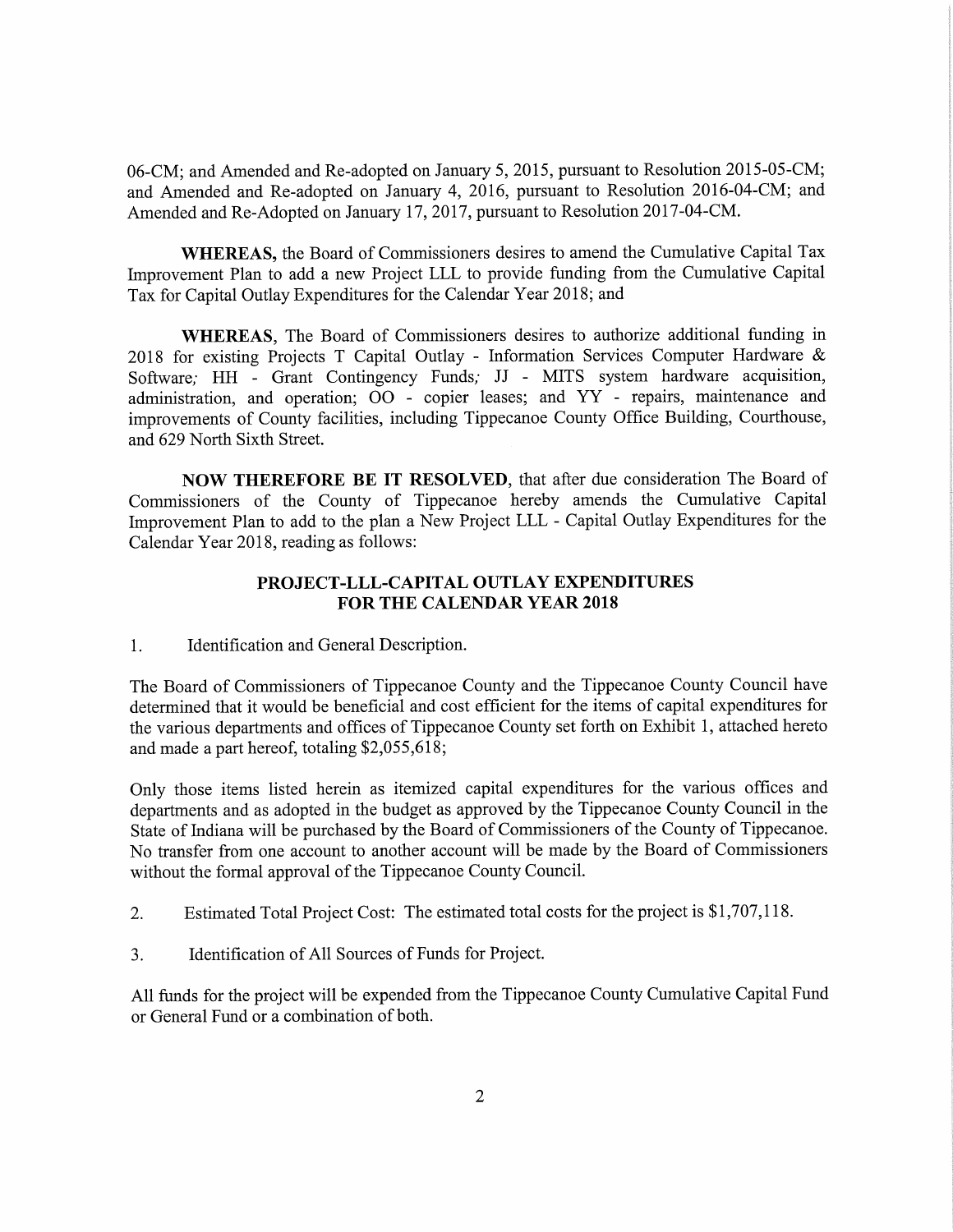BE IT FURTHER RESOLVED, that after due consideration, the Board of Commissioners hereby confirms its findings that the development and implementation of the following previously established Projects be and the same are hereby approved and that additional funding for each such Project be provided in the year <sup>2018</sup> in the following amounts:

| Name                                                                                     | Project Number | Amount    |
|------------------------------------------------------------------------------------------|----------------|-----------|
| Capital Outlay - Information<br>Services Computer Hardware<br>and Software               | T              | \$152,564 |
| <b>Grant Contingency</b>                                                                 | HH             | \$5,000   |
| MITS system hardware<br>acquisition, administration, and<br>operation                    | JJ             | \$257,713 |
| Copier Leases - annual                                                                   | 00             | \$150,000 |
| Annual Building Repair &<br>Maintenance Funds: TCOB,<br>Courthouse & 629 N. $6th$ Street | YY             | \$343,500 |

BE IT FURTHER RESOLVED that the ongoing and completed projects comprising the Cumulative Capital Improvement Plan as so amended be summarized as follows:

### **SUMMARY**

# PROJECT A - COUNTY EXTENSION BUILDING

PROJECT B — TIPPECANOE VILLA

PROJECT C - COURT HOUSE RESTORATION

PROJECT D — FAIRGROUND IMPROVEMENTS

PROJECT E — TIPPECANOE COUNTY OFFICE BUILDING RENOVATION

PROJECT F - 629 OFFICE BUILDING

PROJECT G — BUILDING AND MAINTENANCE FUNDS FOR 1998

PROJECT H - CAPITAL OUTLAY EXPENDITURES FOR 1998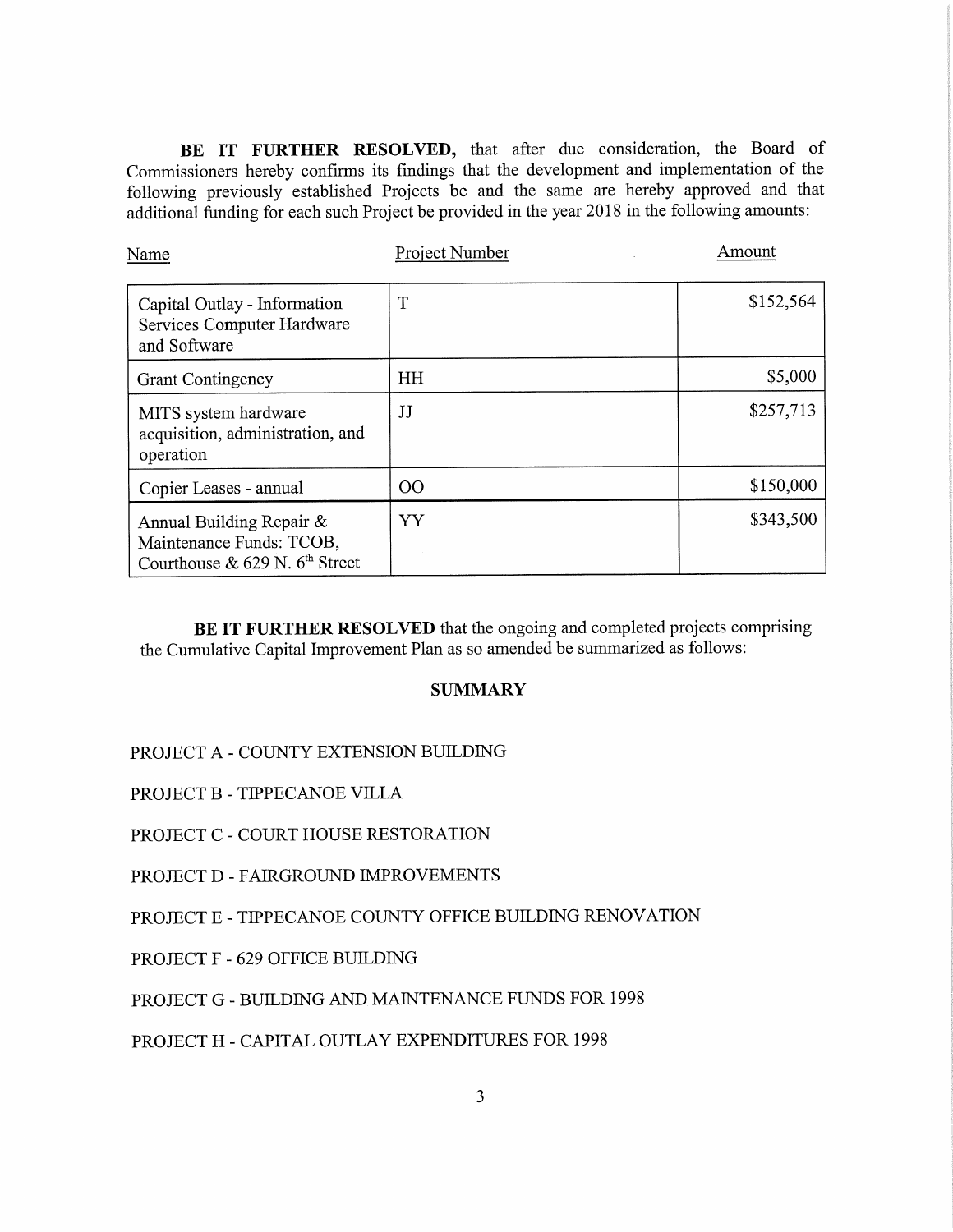PROJECT I - EMERGENCY MANAGEMENT CAPITAL EXPENDITURES

PROJECT J - COMMUNITY CORRECTIONS WORK RELEASE FACILITY

PROJECT K - CAPITAL OUTLAY EXPENDITURES FOR 1999

PROJECT L — TIPPECANOE COUNTY SHERIFF'S DEPARTMENT VEHICLE ACQUISITIONS

PROJECT M - CAPITAL OUTLAY EXPENDITURES FOR 2000

PROJECT N - BUILDING AND MAINTENANCE FUNDS FOR 2000

PROJECT O -CORONER'S MORGUE FACILITIES

PROJECT P -TIPPECANOE SUPERIOR COURT NO. 6

PROJECT Q - JAIL ADDITION FEASIBILITY STUDY

PROJECT R - BUILDING AND MAINTENANCE FUNDS FOR 2001

PROJECT S — CAPITAL OUTLAY EXPENDITURES FOR 2001

PROJECT T - CAPITAL OUTLAY FOR INFORMATION SERVICES COMPUTER AND HARDWARE AND SOFTWARE

PROJECT U — PARKING GARAGE MAINTENANCE FUNDS

PROJECT V - COURTHOUSE SECURITY CAPITAL EXPENDITURES

PROJECT W - VOTING MACHINES

PROJECT X - CAPITAL OUTLAY EXPENDITURES FOR 2002

PROJECT AA - BUILDING AND MAINTENANCE FUNDS FOR 2002

PROJECT BB - NEW FILING SYSTEM FOR SUPERIOR COURT 5

PROJECT CC - REMODELING AND FURNISHING OF OFFICES IN TCOB AND 629 BUILDING

PROJECT DD — 779 CORDALE ROAD SHERIFF'S STORAGE FACILITY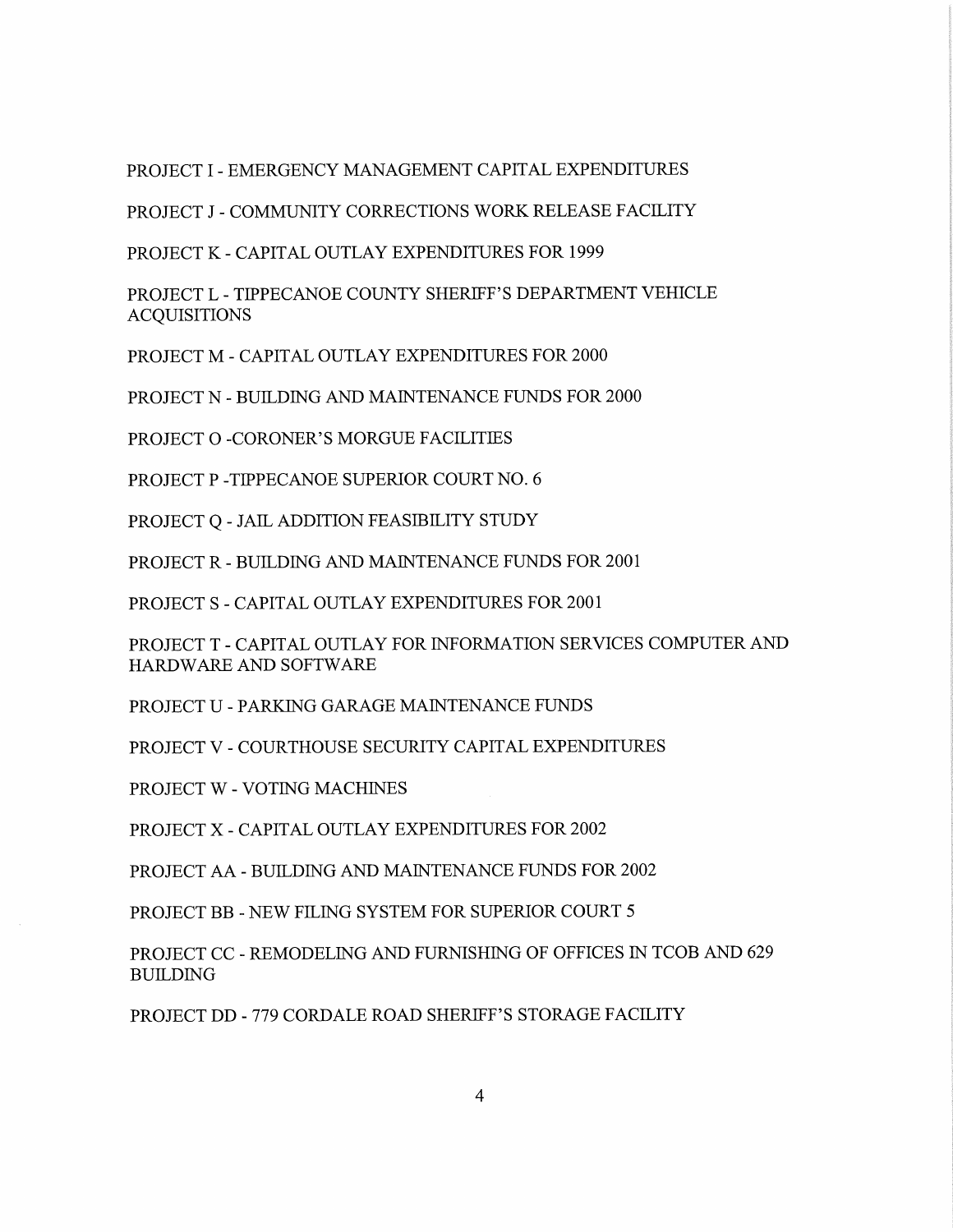PROJECT EE — REPAIR AND REPLACEMENT OF TCOB AND COURTHOUSE AIR CONDITIONING EQUIPMENT

PROJECT FF -REPAIR AND REPLACEMENT OF TIPPECANOE SUPERIOR COURT IV SOUND RECORDING SYSTEM

PROJECT GG - CAPITAL OUTLAY EXPENDITURES FOR CALENDAR YEAR 2003

PROJECT HH - GRANT CONTINGENCY FUND;

PROJECT II — SPECIAL REPAIR, MAINTENANCE AND CONSTRUCTION OF INTERIOR IMPROVEMENTS IN COUNTY BUILDINGS

PROJECT JJ - MITS SYSTEM HARDWARE ACQUISITION, ADMINISTRATION AND OPERATION.

PROJECT KK - 2003 TCOB, COURTHOUSE AND 629 BUILDING - BUILDING AND MAINTENANCE FUNDS

PROJECT LL — CLERKS MAILROOM EQUIPMENT

PROJECT MM - LEONA BRIER ENVIRONMENTAL EDUCATION CENTER ROOF REPLACEMENT

PROJECT NN - FIRING RANGE

PROJECT 00 - COPIER LEASES

PROJECT PP - CAPITAL OUTLAY EXPENDITURES FOR CALENDAR YEAR 2004

PROJECT QQ - CAPITAL OUTLAY EXPENDITURES FOR CALENDAR YEAR 2005

PROJECT RR - ROSS CAMP CLASSROOM ROOF

PROJECT SS - COUNTY WEBSITE PROJECT

PROJECT TT - COMPUTER NETWORK INFRASTRUCTURE WIRING PROJECT

PROJECT UU - TIPPECANOE COUNTY JAIL HVAC REPAIRS

PROJECT VV — ANNUAL MAINTENANCE OF EMERGENCY MANAGEMENT EQUIPMENT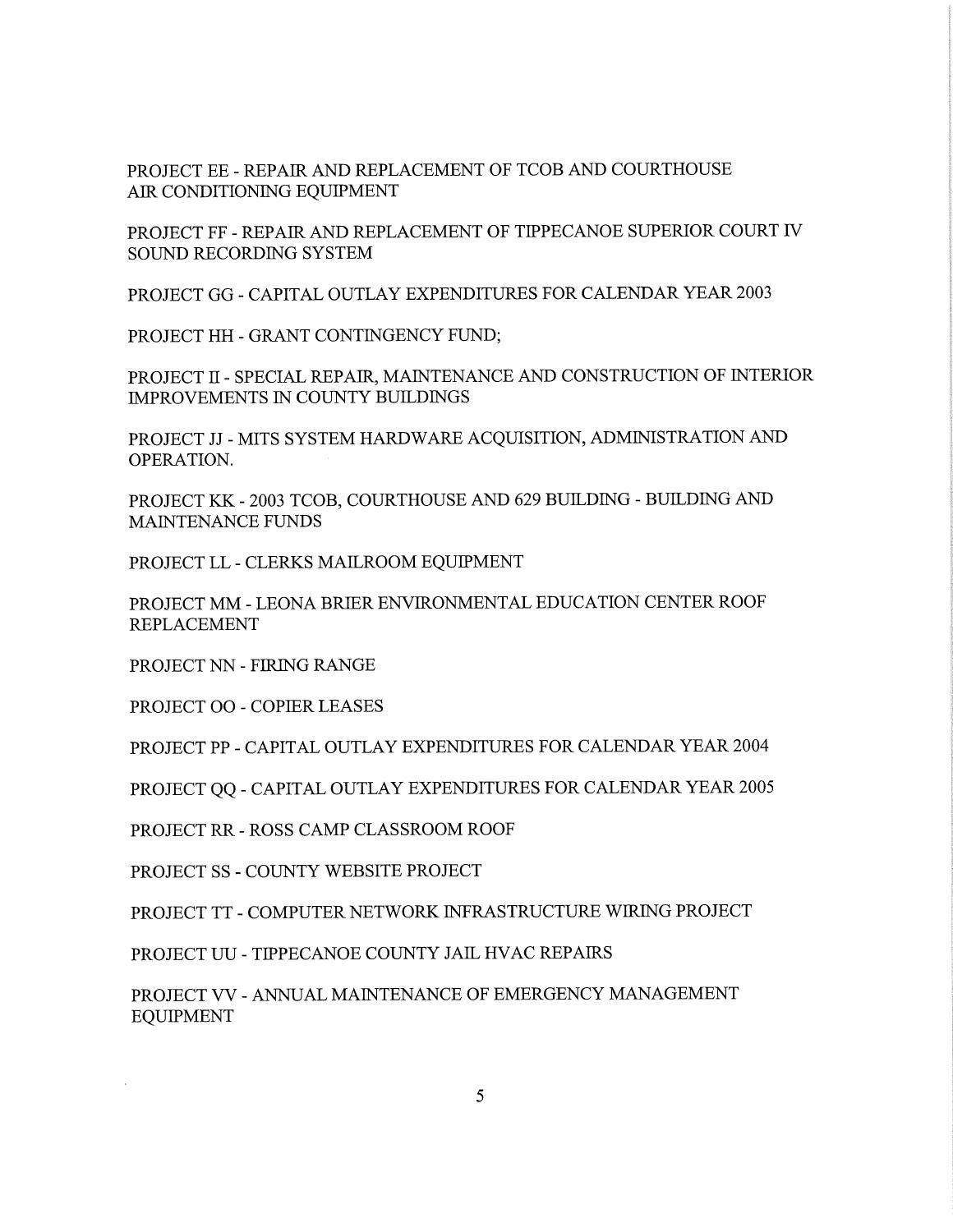PROJECT WW - CAPITAL OUTLAY EXPENDITURES FOR CALENDAR YEAR 2006 PROJECT XX — CAPITAL OUTLAY EXPENDITURES FOR CALENDAR YEAR 2007 PROJECT YY - ANNUAL TCOB, COURTHOUSE AND 629 BUILDING - BUILDING AND MAINTENANCE FUNDS PROJECT AAA - CAPITAL OUTLAY EXPENDITURES FOR CALENDAR YEAR 2008 PROJECT BBB - CAPITAL OUTLAY EXPENDITURES FOR CALENDAR YEAR 2009 PROJECT CCC — CAPITAL OUTLAY EXPENDITURES FOR CALENDAR YEAR 2010 PROJECT DDD - CAPITAL OUTLAY EXPENDITURES FOR CALENDAR YEAR 2011 PROJECT EEE - CAPITAL OUTLAY EXPENDITURES FOR CALENDAR YEAR 2012 PROJECT FFF - CAPITAL OUTLAY EXPENDITURES FOR CALENDAR YEAR 2013 PROJECT GGG - CAPITAL OUTLAY EXPENDITURES FOR CALENDAR YEAR 2014 PROJECT HHH — CAPITAL OUTLAY EXPENDITURES FOR CALENDAR YEAR 2015 PROJECT III - REPAIR AND RENOVATION OF 111 N. 4TH STREET PROJECT JJJ - CAPITAL OUTLAY EXPENDITURES FOR CALENDAR YEAR 2016. PROJECT KKK - CAPITAL OUTLAY EXPENDITURES FOR CALENDAR YEAR 2017. PROJECT LLL - CAPITAL OUTLAY EXPENDITURES FOR CALENDAR YEAR 2018.

Presented to the Board of Commissioners of Tippecanoe County, Indiana, and adopted this day of  $\qquad \qquad$  , 2018.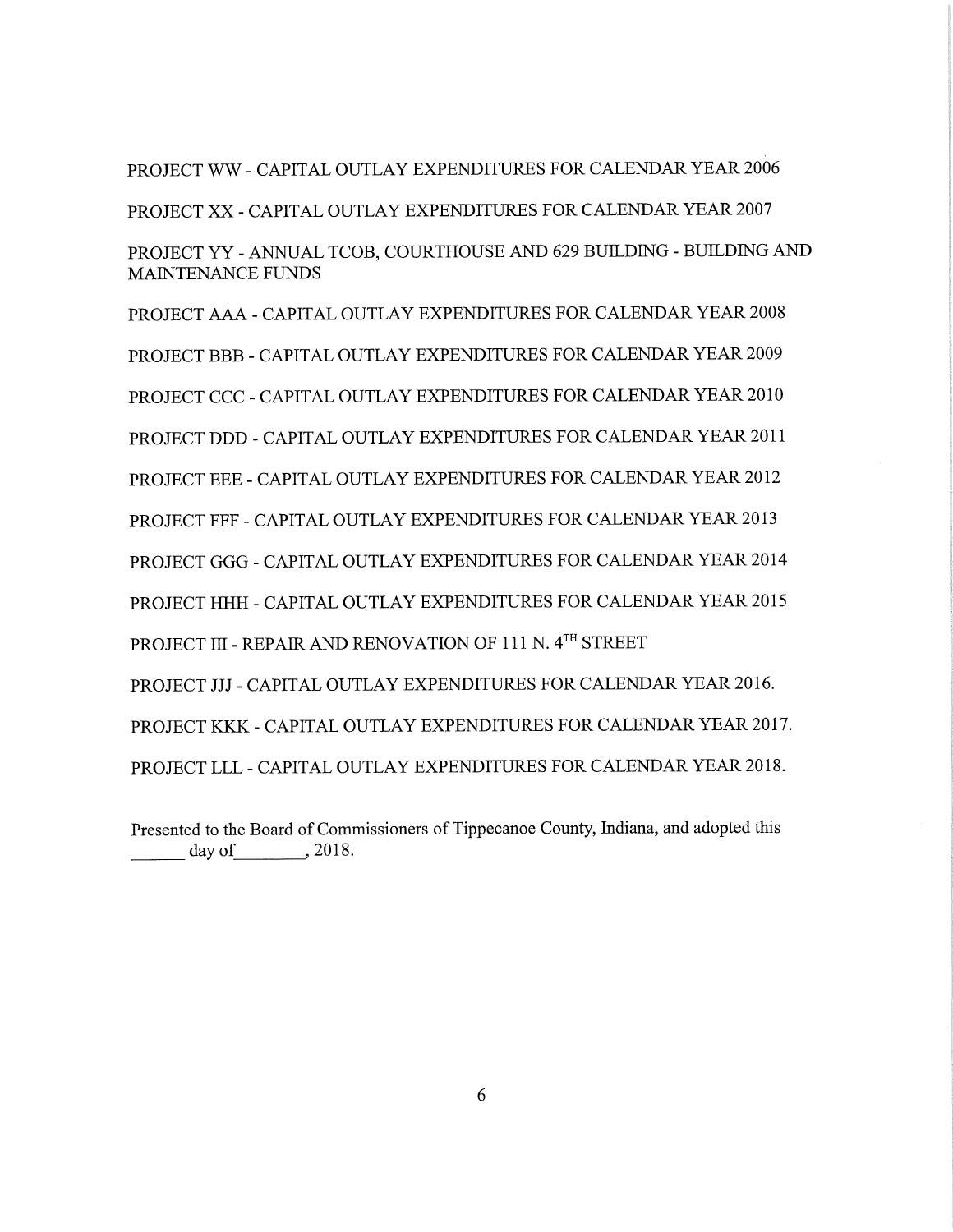# BOARD OF COMMISSIONERS OF TIPPECANOE COUNTY

Thomas P. Murtaugh

David S. Byers

Tracy A. Brown

ATTEST:

Robert Plantenga, Auditor of Tippecanoe County

G:\forms\COUNTY\Cum Cap Improvement Plan\2018\2018-02-26 Cum Cap Resolution.wpd